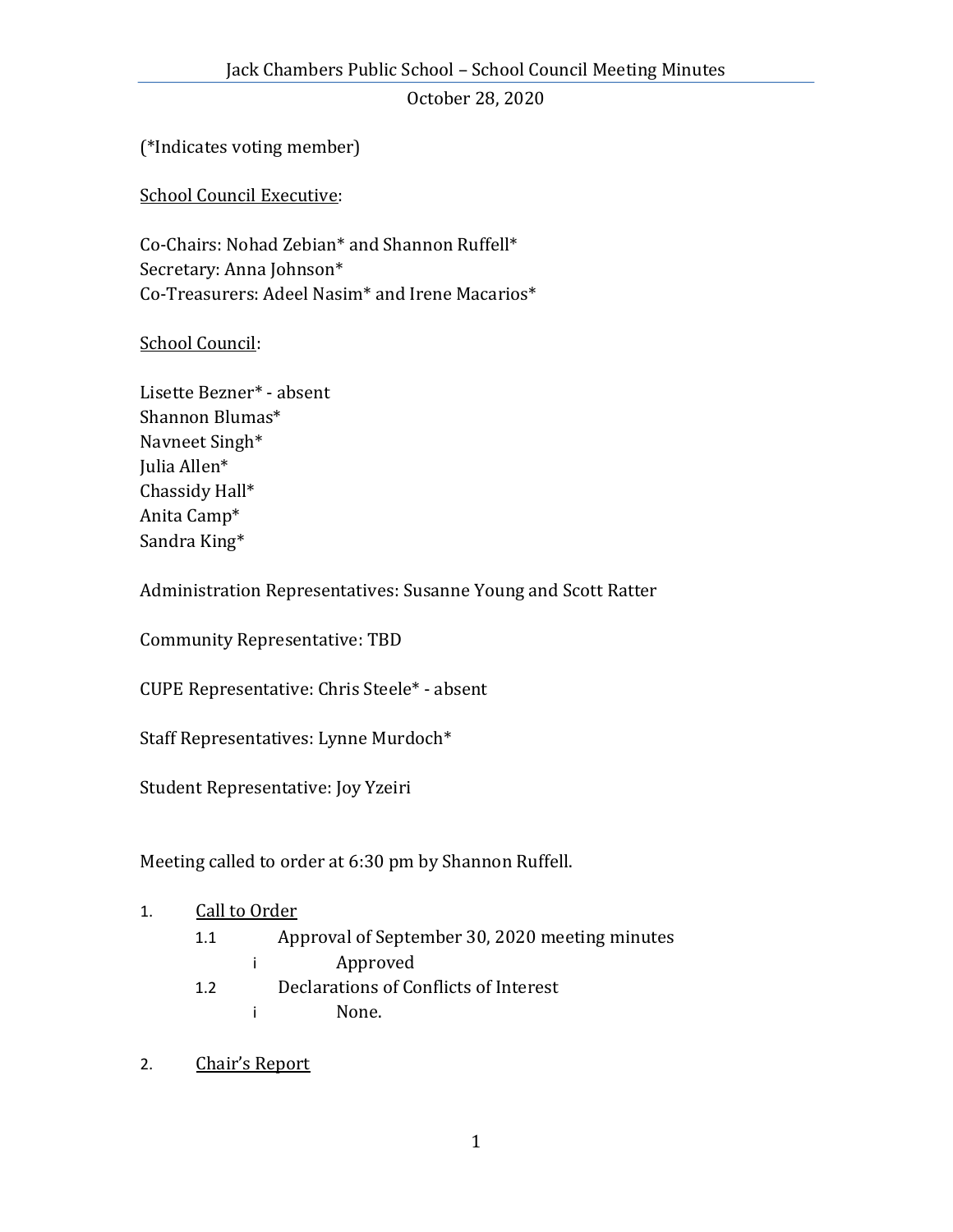|    | 2.1 |                               | Fundraising update                                          |  |
|----|-----|-------------------------------|-------------------------------------------------------------|--|
|    |     | Ť                             | Limitations to current restrictions due to COVID 19         |  |
|    |     |                               | pandemic include no hot lunches, inability to meet on       |  |
|    |     |                               | school grounds or have volunteers in school and no          |  |
|    |     |                               | exchange of cash or cheques allowed                         |  |
|    |     | ii                            | gift baskets - cannot take money online as lottery license  |  |
|    |     |                               | requires inflow into separate account                       |  |
|    |     | iii                           | T-shirt design contest                                      |  |
|    |     | iv                            | Pajama day/dress up day                                     |  |
|    |     | v                             | Jack Chambers online coffee house/virtual talent show with  |  |
|    |     |                               | video submissions                                           |  |
|    |     | vi                            | Fundraising Committee: Shannon, Anna, Irene and Nohad       |  |
|    |     | vii                           | <b>Budget Committee: Chassidy and Navneet</b>               |  |
|    | 2.2 |                               | <b>Setting Future Meetings</b>                              |  |
|    |     | i                             | Mandatory to have at least 4 meetings/year                  |  |
|    |     | Ϊİ                            | Continue monthly meetings                                   |  |
|    | 2.3 |                               | <b>Community Outreach</b>                                   |  |
|    |     | i                             | Events normally held (orientation day, meet the teacher     |  |
|    |     |                               | night) unable to proceed as before                          |  |
|    |     | ii                            | Information about School Council to be included in school   |  |
|    |     |                               | newsletter                                                  |  |
|    |     | iii                           | Virtual teacher meet/greet, scheduled online events,        |  |
|    |     |                               | introductory videos of teachers and classrooms - options    |  |
|    |     |                               | will be brought forward to the teachers                     |  |
| 3. |     | <b>Administrator's Report</b> |                                                             |  |
|    | 3.1 |                               | Progress Report                                             |  |
|    |     | İ                             | Focus at school remains implementing and enforcing          |  |
|    |     |                               | routines to maintain social distancing and safety protocols |  |
|    |     |                               | in accordance with Public Health Guidelines                 |  |
|    |     | ii                            | emphasis on academics to catch up lost time from school     |  |
|    |     |                               | closure - teachers working in small groups to strategize    |  |
|    |     | iii                           | Progress Reports November 13, 2020 - no interviews but      |  |
|    |     |                               | parents can reach out to teachers directly                  |  |
|    | 3.2 |                               | October 30                                                  |  |
|    |     | Ť                             | Orange and black day in lieu of Halloween costumes          |  |
|    | 3.3 |                               | Volunteer Gardening Team                                    |  |
|    |     | Ť                             | Thank you to volunteers who cleaned up the Reading          |  |
|    |     |                               | Garden!                                                     |  |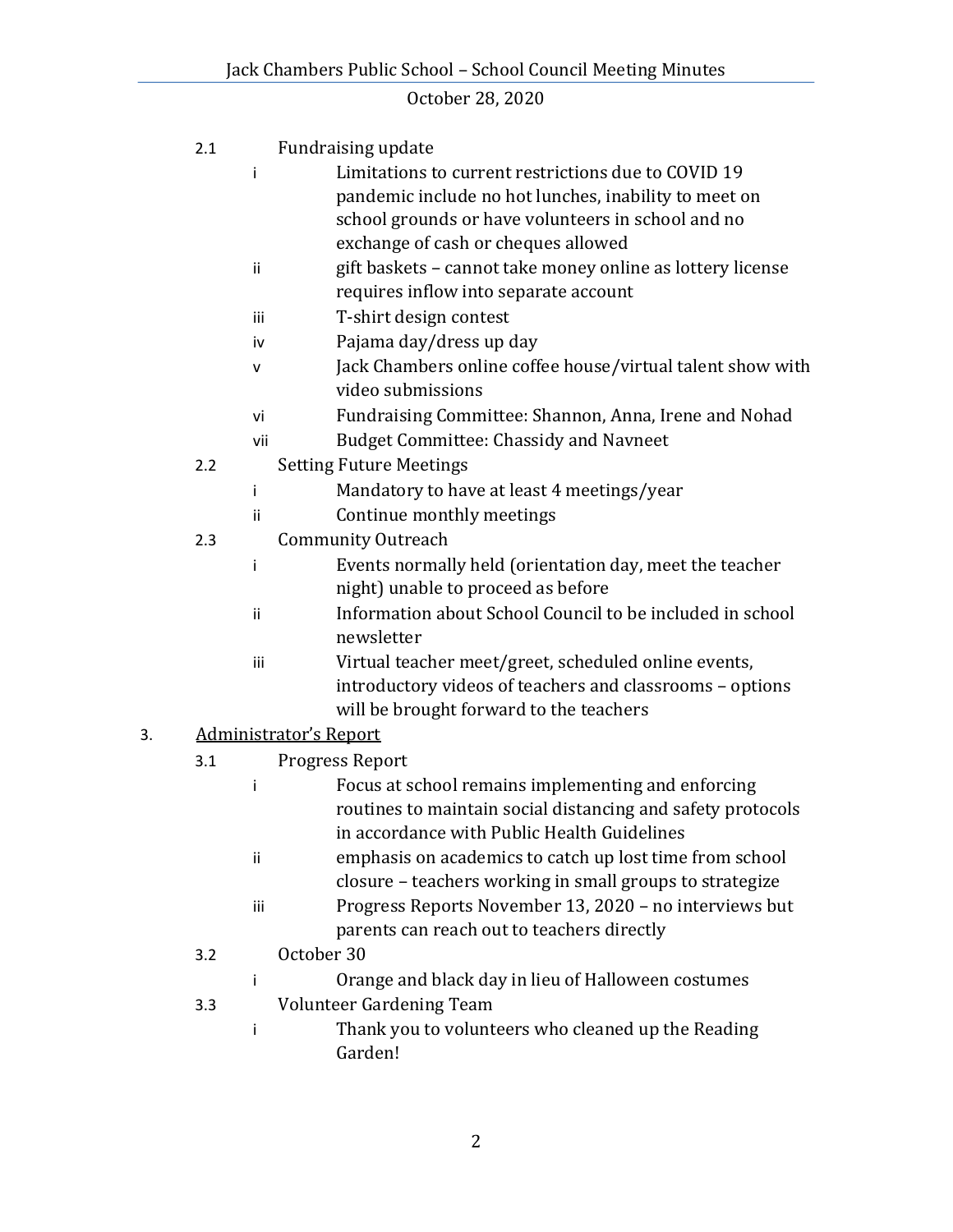- 3.4 Spirit Wear i Orders to be placed online by November 16, 2020, option for shipping to home or curbside pick-up at school 3.5 School Sports Uniforms – update i Purchased through funds fundraised last year for basketball and softball ii Volleyball uniforms still need to be ordered iii \$6000 allocated, \$3225 spent so far 3.6 Forest of Reading Request i Motion to approve expenditure of \$796.60 for the purchase of books – approved with 9 in favor 3.7 Welcome Student Rep: Joy Yzeiri Gr 8 i No Grade 7 rep yet
- 4. Staff Report
	- 4.1 Kids are catching on to routines, staff cannot socialize but finding other ways to stay engaged
		- i No sports this year but trying to keep kids involved in keeping active, older grades are running Cross Country on the track

### 5. Treasurer's Report

- 5.1 \$11,416 has still not been allocated
	- i Money earned from future fundraisers will need to be allocated beforehand
	- ii No pressing need for more technology purchases
	- iii more outdoor equipment, climber accessible to JK students aged 4, extra balls, board games, indoor stationary bikes, shading raised as options – suggestion to have classes submit ideas themselves

#### 6. Other Business

- 6.1 Graduation
	- i With evolving pandemic and restrictions too early to form a committee for Gr 8 Graduation – unlikely to be able to go ahead with in person ceremony
	- ii Waiting for more direction from School Board
	- iii Options for virtual/ socially distanced ways to commemorate graduating students – booklet, google meetup and photos afterwards
- 6.2 COVID 19 Update